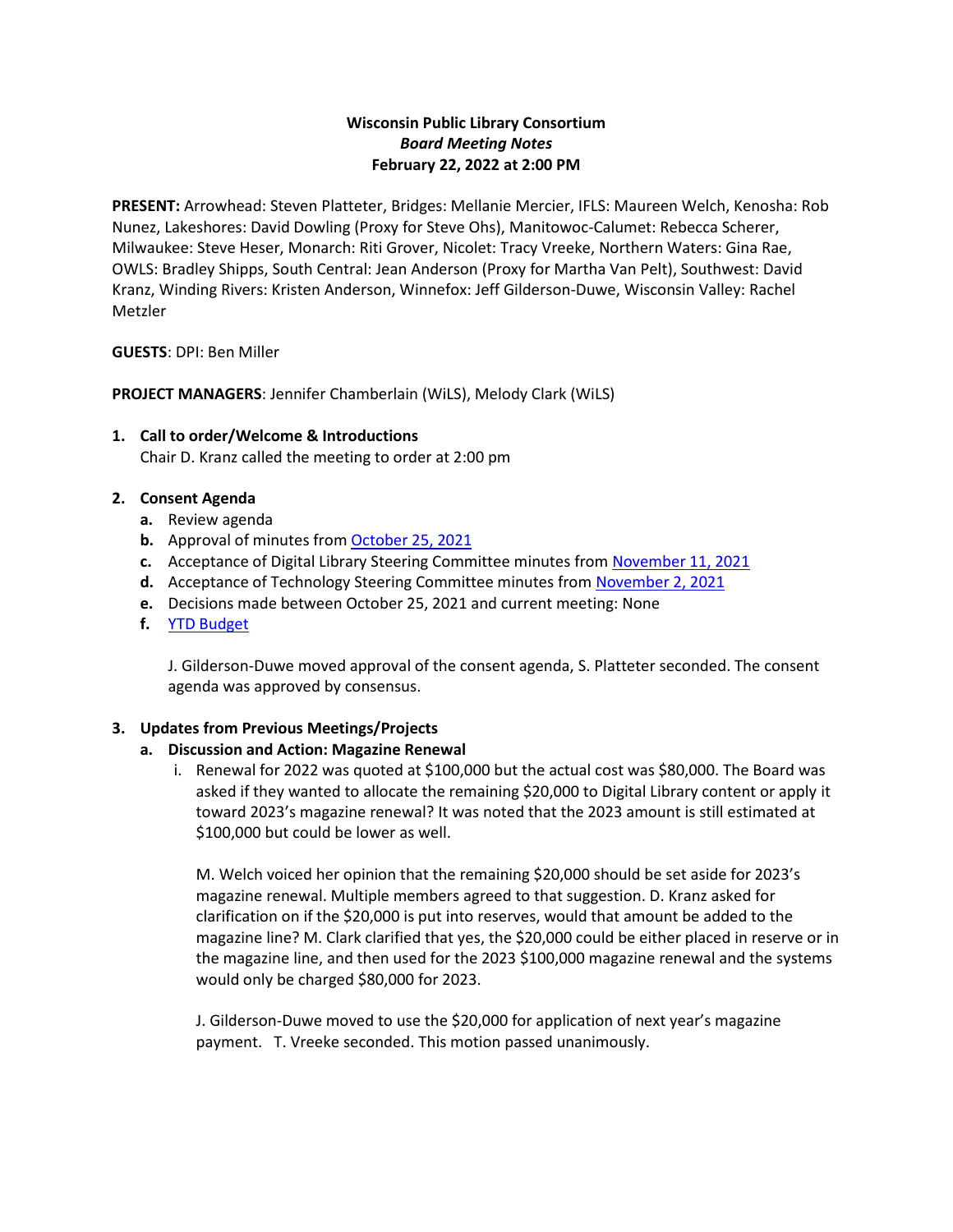## **b. Update: Historical and Local Digital Collections Committee**

It was noted that the update is a bit of a non-update in that the Committee and the newspaper project are still on hold. Project managers are convening the Committee in March or April to discuss the current situation with the Wisconsin Historical Society and messaging for interested libraries.

## **c. Update: Advocacy Workgroup**

J. Chamberlain led the discussion on the Advocacy Workgroup and noted that this group has not met since April 2021. As a reminder, this workgroup had identified the following activities to pursue:

- Explore funding partnerships and collaboration with potential partners including COLAND, the state education community, counties, etc.
- Start a conversation with LD&L for state level funding.
- Consider strategies for private or grant sources of funding.
- Explore county reimbursement and counting of digital circulations in non-libraries resident use.

So far the workgroup has focused on the first two bullet points, and have made connections with COLAND and LD&L. Through this work, COLAND had drafted a letter of support that they sent to the Superintendent on behalf of the WPLC, showing the value of the collection and advocating for continued and new support. S. Heser added that going forward, and when thinking about the future direction of the WPLC, this workgroup should focus on working closely with LD&L. T. Vreeke asked if there may be interest in proposing adding the WPLC in with the state library budget next biennium? S. Heser answered that while it's something he's briefly thought about, he isn't sure how well it would work. J. Gilderson-Duwe agreed that focus should be on state system aids and LD&L, instead of making a specific money ask to support a WPLC project, since the WPLC is a member organization of all library systems. B. Miller reminded the Board that DPI commissioned a study on the efficacy of WPLC and WSDLC collections during the pandemic, which is available here:

[https://dpi.wi.gov/sites/default/files/imce/pld/pdf/wplc\\_wsdlc\\_pandemic\\_digital\\_collection\\_re](https://dpi.wi.gov/sites/default/files/imce/pld/pdf/wplc_wsdlc_pandemic_digital_collection_research_project_FINAL_REPORT_2021.01.pdf) [search\\_project\\_FINAL\\_REPORT\\_2021.01.pdf](https://dpi.wi.gov/sites/default/files/imce/pld/pdf/wplc_wsdlc_pandemic_digital_collection_research_project_FINAL_REPORT_2021.01.pdf)

S. Heser asked if anyone was interested in joining the Advocacy Workgroup for the upcoming year. B. Shipps mentioned they would be interested in joining later this year, once their system office move is settled. S. Heser will be sending out an email to the board to call for volunteers.

### **4. New Business**

# **a. Discussion and Action: Apportionment of the 2021 Budget Carryover and Unbudgeted Expenses**

Each year, the funds not spent by the Consortium in the [previous year](https://wplc.info/sites/wplc.info/files/2021%20Final%20YTD%20(draft).xlsx) are allocated to the appropriate budget for the current year. It was shared that this year, the following funds need to be allocated:

- \$5.00 Member shares {recommendation: carry over to digital content}
- \$2.00 Buying pool income {recommendation: carry over to digital content}
- \$0.99 Recorded Books {recommendation: carry over to same line}
- \$11,285.00 Donations {recommendation: move to digital content}
- \$953.11 Website {recommendation: carry over to same line}
- \$2,743.94 OverDrive Content {recommendation: carry over to same line}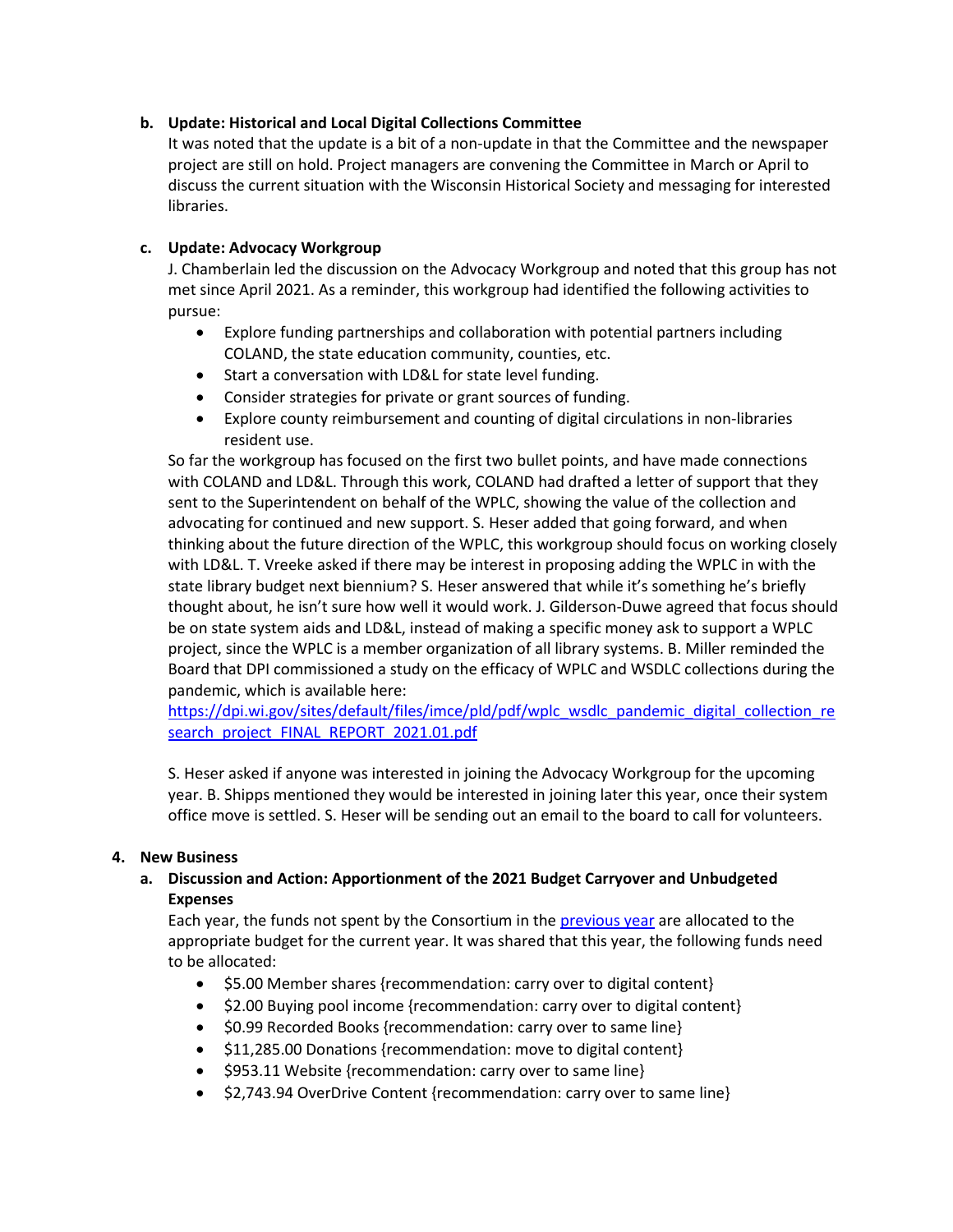- \$8,710.46 Digital Newspaper Hosting {recommendation: carry over to same line}
- \$2,379.57 Digital Newspaper Uploads {recommendation: carry over to same line}
- \$41,179.44 LSTA Historical Newspaper Project {recommendation: carry over to same line}
- \$44,000.00 R&D {recommendation: carry over to same line}
- \$34,833.98 Reserves {recommendation: carry over to same line}
- \$(199.70) Other Expenses {recommendation: remove from reserve}

It was noted that the \$199.70 for other expenses was for the Social Media printing costs that the Board had previously approved.

The group was asked if there are any questions or concerns about the proposed allocations? There were no questions.

G. Rae moved approval of the apportionment as presented. S. Heser seconded. The motion passed unanimously.

### **b. Discussion: Formation of Budget Committee**

The Board needs to form the annual Budget Committee. Last year, the Budget Committee consisted of:

- The Board Chair
- The Board Liaison to the Digital Library Steering Committee
- A representative from any Board Subcommittee (currently the Historical and Local Digital Collections Committee)
- A volunteer from the Board

The group was asked if there were any suggested changes to the makeup of the committee. It was noted that D. Kranz is now the Chair and there is only one other Board rep (B. Shipps) on the Historical and Local Digital Collections Committee and it was asked if there should be two volunteers instead since B. Shipps isn't able to be on the Budget Committee. The Board discussed that because of the additional steering committees that have recently been started, the makeup of the budget committee should be looked at again in the future, but for this year, the current makeup is acceptable.

Volunteers: J. Gilderson-Duwe, R. Grover.

R. Metzler will serve on this committee as the Board Liaison to the Library Steering Committee.

M. Welch moved to approve the composition of the Budget Committee. K. Anderson seconded. The motion passed unanimously.

### **c. Discussion: Bylaws Review**

The WPLC Bylaws Committee has been working on revising the current bylaws. The changes were presented to the group in various formats, [WPLC Bylaws 2022 Draft](https://wplc.info/sites/wplc.info/files/WPLC%20bylaws%20-%202022%20with%20recommended%20changes.pdf) with suggestions, [WPLC Bylaws 2022 Draft clean copy,](https://wplc.info/sites/wplc.info/files/WPLC%20bylaws%202021-2022%20Clean%20Copy.pdf) [WPLC Bylaws 2018](https://wplc.info/sites/wplc.info/files/WPLC%20Bylaws%202018-2_0.pdf)

J. Chamberlain asked the board for suggestions of at least two news outlets in which to post upcoming WPLC Board meetings. Suggestions include Wisconsin Public Radio, Wisconsin Public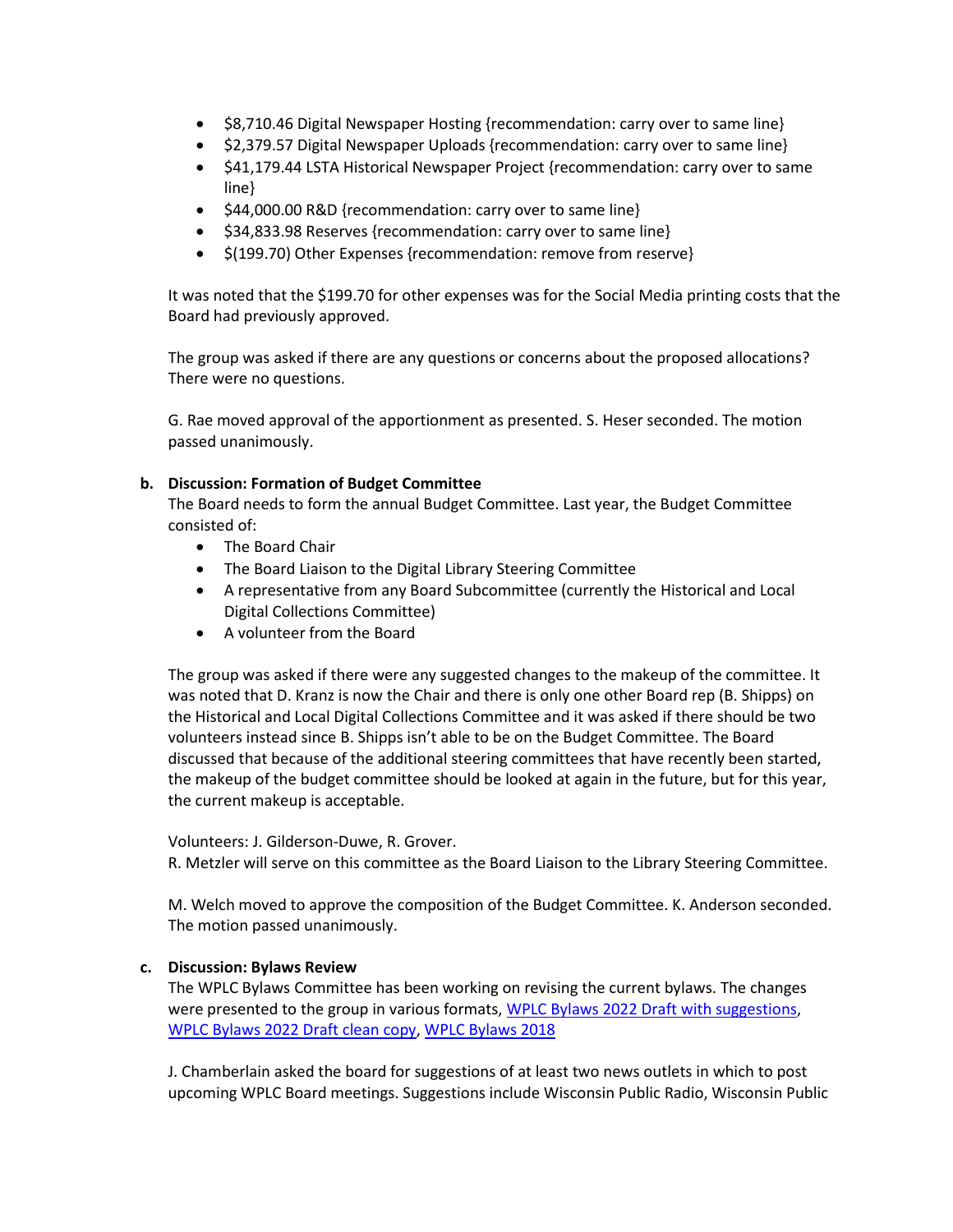Television, the Wheeler Report (COLAND posts here), wispublib email list, and DPI's blog. B. Miller noted that following COLAND's procedures is helpful, and that the Board is moving in the right direction to follow open meetings laws.

D. Kranz asked if the bylaws should include the list of specific outlets. The board discussed and agreed that specific outlets should not be named; the bylaws are intended to stand for a period of time, and there is uncertainty in how long any specific news outlet may be available. J. Chamberlain also clarified that open meetings laws do not apply to subcommittees; subcommittees bring recommendations to the Board, and the Board makes final decisions.

The Board agreed that they will circulate a clean copy of the bylaw revisions to their system libraries. The group will vote on the bylaws at a future meeting.

J. Chamberlain gave a huge thank you to J. Gilderson-Duwe, B. Shipps, and S. Heser for their hard work on the bylaws revision.

#### **d. Discussion: Planning for the 2022 Annual Meeting**

The next meeting will be the WPLC Annual Meeting. The annual meeting will be held at WAPL on May 11, 2022, the time is yet to be determined.

The group was asked what topics or specific concerns do we need to address at the annual meeting?

Suggestions include:

- Quick data year in review
- Update from the Technical Committees
- Sharing anecdotes or stories from libraries about the impact of the digital librarypotentially survey membership in advance
- Updates to the Collection Development Policy and reconsideration form and process
- OverDrive's sunsetting of the OverDrive App and migration to only Libby
- Collection Development Committee's 2022 recommendations

The group was reminded that the annual meeting is scheduled for one hour, with a Board meeting immediately following. Once the time for the meeting is finalized, M. Clark will send out calendar invites to everyone.

D. Kranz asked if the Social Media Committee is still active and if it would be appropriate for this group to publicize the annual meeting? M. Clark confirmed that yes, there is a Social Media Committee, and that they can share the details out to libraries.

### **e. Discussion: Annual Review of Consortium Documents**

The group reviewed the [Board orientation packet.](https://wplc.info/sites/wplc.info/files/WPLC%20Board%20Orientation%20Packet%202022.pdf) It is updated at the beginning of every year to include updated information for the group. The packet was reviewed and the communication channels provided were highlighted. These are available to view on the WPLC website at <https://www.wplc.info/governance/board>

There was no further discussion.